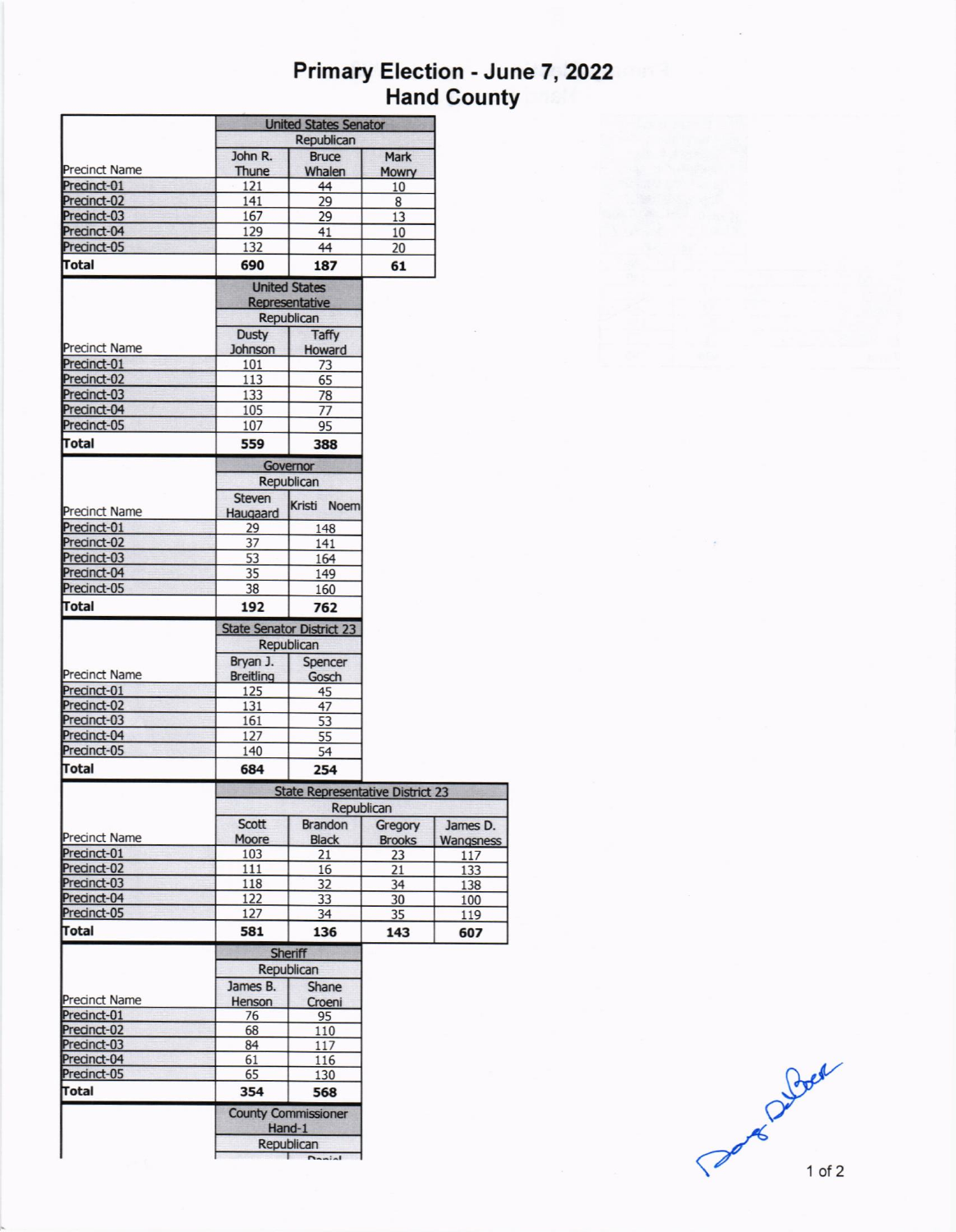# Primary Election - June 7, 2022<br>Hand County

|                      | Constitutional<br>Amendment C: A<br>Constitutional<br><b>Amendment Requiring</b><br>Three-Fifths Vote for<br><b>Approval of Ballot</b><br><b>Measures Imposing Taxes</b><br>or Fees or Obligating over<br>Nonpartisan |           |  |
|----------------------|-----------------------------------------------------------------------------------------------------------------------------------------------------------------------------------------------------------------------|-----------|--|
| <b>Precinct Name</b> | Yes                                                                                                                                                                                                                   | <b>No</b> |  |
| Precinct-01          | 61                                                                                                                                                                                                                    | 180       |  |
| Precinct-02          | 77                                                                                                                                                                                                                    | 145       |  |
| Precinct-03          | 73                                                                                                                                                                                                                    | 183       |  |
| Precinct-04          | 87                                                                                                                                                                                                                    | 114       |  |
| Precinct-05          | 96                                                                                                                                                                                                                    | 128       |  |
| Total                | 394                                                                                                                                                                                                                   | 750       |  |